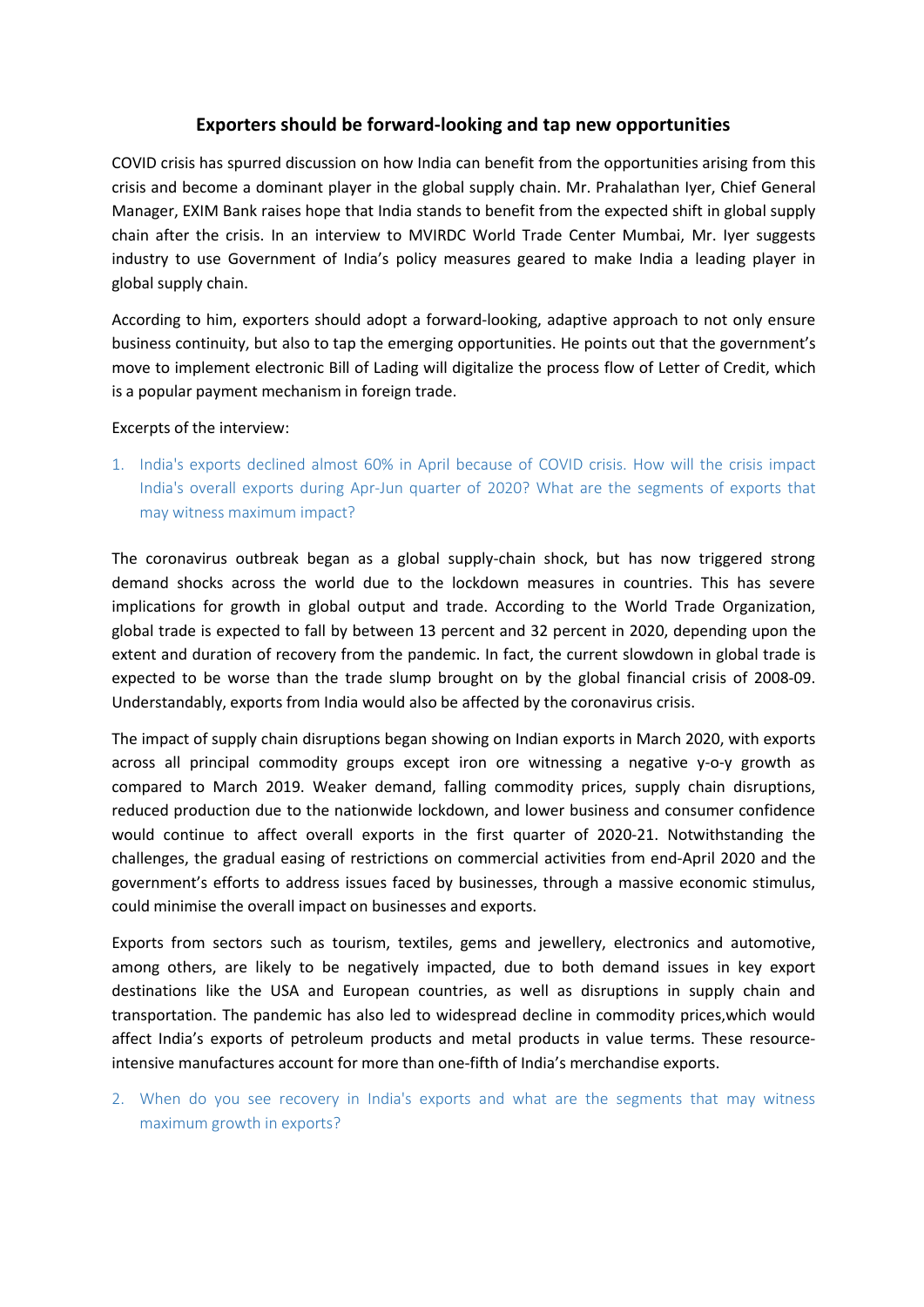The Government of India (GOI), the Reserve Bank of India(RBI), and financial institutions have undertaken a plethora of measures to alleviate the challenges faced by exporters. For instance, the interest equalisation scheme for pre and post shipment export credit has been extended for a year till March 31, 2021. Relaxation in NPA classification announced by the RBI, stimulus measures taken to boost the supply side of the economy, among others, are likely to help the economy and the export growth to pick up.

Transportation and packaging issues have also been addressed by the GOI to ensure robust logistics for exports amidst the lockdown. This is especially critical for perishable items which require efficient storage, seamless end-to-end connectivity and good packaging. Recognizing the need for such measures in case of agricultural products, the GOI and APEDA have made concerted efforts to bolster the supply chain for agri-exports. Exports of major farm products such as rice, meat, dairy and processed food items have resumed after the government stepped-up its efforts to resolve the issues related to transportation, logistics and packaging.

Significant progress has also been made in terms of digitisation of processes related to exports.The government is fast tracking a plan to implement electronic Bill of Lading (eBL) in order to obviate the need for issuance, delivery and dispatch of the hard copy of trade documents required by many government departments, authorities and financial institutions. The eBL will also facilitate digitisation of the process flow for Letters of Credit. Other key documentations such as certificate of origin and phytosanitary certificates have already been digitized.

As far as opportunities are concerned, there are clear prospects in the sectors related to healthcare. According to the Ministry of Chemicals and Fertilizers, the Indian pharmaceutical industry supplies over 50 percent of the global demand for various vaccines, 40 percent of the demand for generic drugs in the USA, and 25 percent of all the medicine in the UK. As countries ramp up their health expenditure, there is substantial scope for boosting exports of pharmaceuticals, chemical products, and medical and surgical instruments from the country.

The ongoing nature of the pandemic makes it difficult to ascertain the time period required for a full recovery. However, with the slew of measures introduced by the government, some progress is plausible in a period of 3-6 months.

3. As India's leading export finance institution, what is your advice to exporters in the post COVID world? Do you feel new opportunities for market diversification and new opportunities in exports will emerge?

Exporters should adopt a forward-looking, adaptive approach to not only ensure business continuity, but also to tap the emerging opportunities. There are expectations of a realignment of global production centres and alterations in global value chains, due to the risk mitigation strategies of multinational companies, emerging geo-politics, and also the shifting epicentres of the outbreak. Companies in several advanced economies such as the USA and Japan are looking at diversifying their operational base away from China, which presents significant opportunities for Indian companies. Indian businesses could position themselves as reliable suppliers for these companies at tier 2 level or even higher at tier 1 level.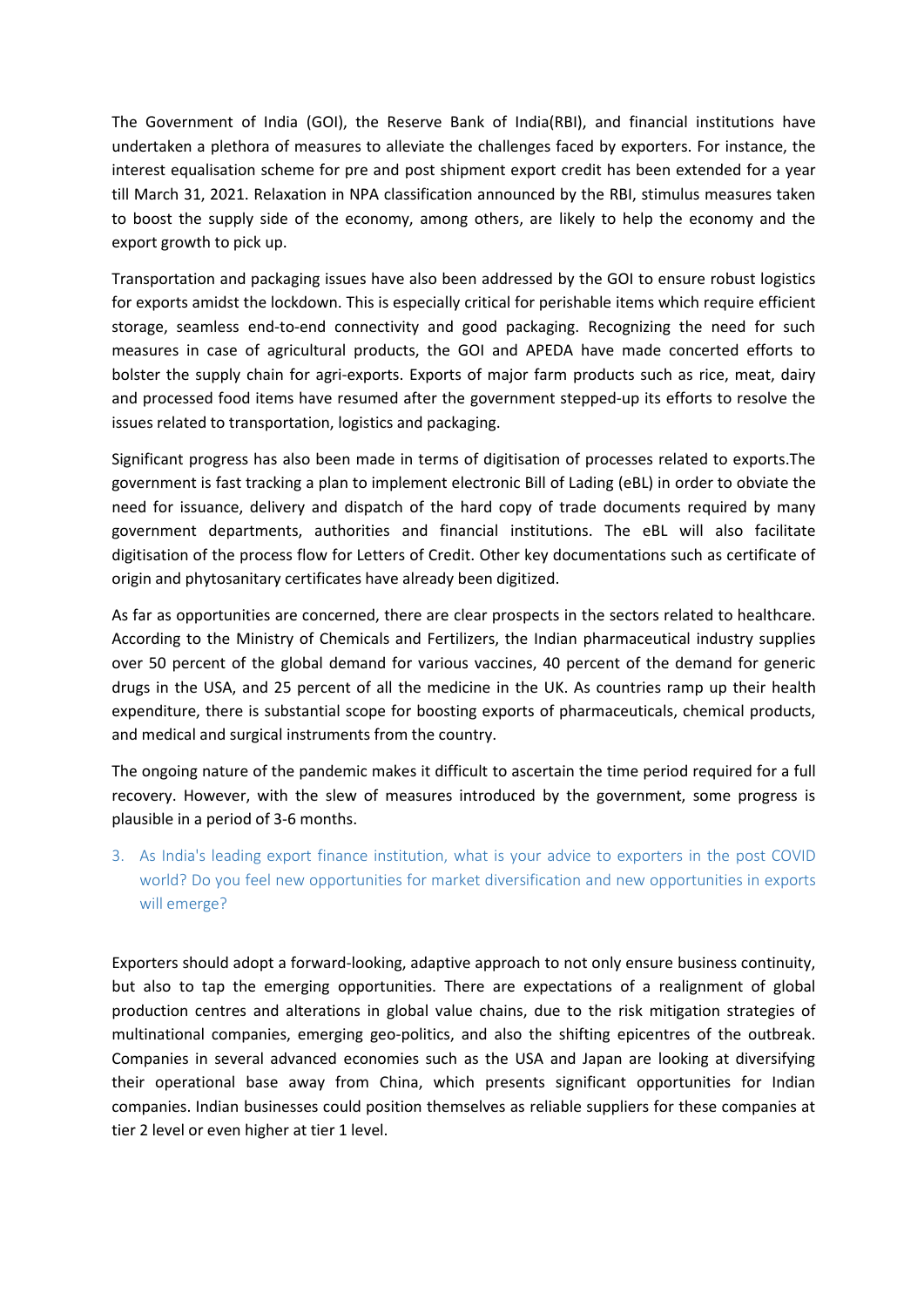Access to finance will be a critical success factor for internationalisation efforts of Indian companies, and the stakeholders in India have exhibited remarkable commitment to support businesses in their endeavour. Several banks and financial institutions have announced schemes for companies, especially MSMEs, to tide over the liquidity challenges. The ECGC Ltd. is also providing stalwart support to alleviate risks associated with exports. Exporters should utilize these facilities for ensuring business continuity, expanding their market reach, and reducing their dependence on a few markets or buyers.

The GOI is also boosting production in certain sectors with the overarching aim of self-reliance. For instance, in the electronics sector, the GOI has announced several measures to encourage investments and value chain linkages, such as the production linked incentive scheme for large scale electronics production, the scheme for promotion of manufacturing of electronic components and semiconductors, and the Modified Electronics Manufacturing Scheme (EMC 2.0). Similarly, in the pharmaceutical sector, the GOI has announced measures to boost domestic production of bulk drugs and drug intermediaries. Currently, nearly 66 percent of India's requirement of intermediate drugs is being met through imports, of which nearly two-third comes from China alone. To reduce import dependence and achieve self-reliance, the GOI has announced a scheme to promote setting up of bulk drugs parks in the country. Businesses could expand their production into these areas and benefit from the incentive schemes.

Companies should also seek guidance to navigate the challenges associated with exports. In this context, businesses should utilize the helpdesk facility set up by the Directorate General of Foreign Trade for their trade-related issues arising due to the coronavirus outbreak. Companies can also explore the Exim Mitra portal of Exim Bank [\(www.eximmitra.in](http://www.eximmitra.in)) to make informed decisions about their internationalisation ambitions.

### **Notifications**

### **Press Information Bureau, Government of India**

Minister suggests exporters to be more competitive

<https://pib.gov.in/PressReleasePage.aspx?PRID=1627432>

Facility for instant PAN through Aadhar based e-KYC

<https://pib.gov.in/PressReleasePage.aspx?PRID=1627434>

Daily Bulletin on COVID-19

<https://pib.gov.in/PressReleasePage.aspx?PRID=1627474>

#### **DGFT**

Amendment in export policy of paracetamol

[https://dgft.gov.in/sites/default/files/Noti%2007%20Eng\\_0.pdf](https://dgft.gov.in/sites/default/files/Noti%2007%20Eng_0.pdf)